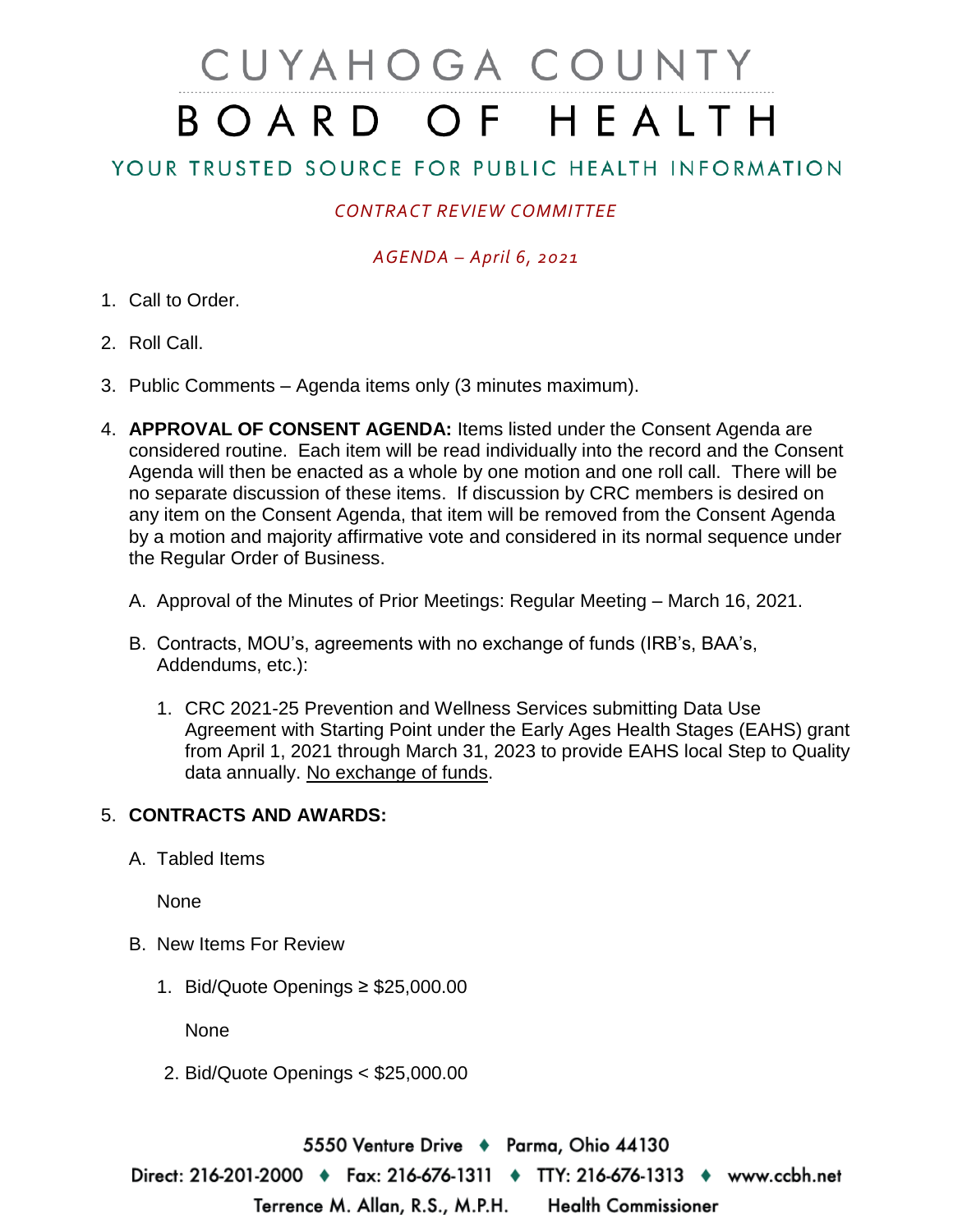a. CRC 2021-26 RFQ 2021-01 Mosquito Larvicide Briquettes

*Lead Program* 

- b. CRC 2021-27 4649 Horton Rd. Garfield Heights, Ohio 44125
- c. CRC 2021-28 13408 Oakview Blvd. Garfield Heights, Ohio 44125
- d. CRC 2021-29 20614 Sunset Dr. Warrensville Heights, Ohio 44122
- 3. Expenditures: Contracts < \$25,000.00
	- a. CRC 2021-30 Environmental Public Health Services submitting an addendum to the contract with American Pinnacle Construction Inc. (CRC 2020-107) under the Lead Hazard Control grant to increase the amount to be paid to American Pinnacle Construction Inc. from \$13,210.00 to \$13,660.00.

Purpose: To complete additional work found during the project completion.

Funding Source: 100% reimbursable through the Lead Hazard Control grant.

b. CRC 2021-31 Epidemiology, Surveillance, and Informatics Services submitting an addendum to the contract with Conduent Healthy Communities Corporation (Resolution 2019-18, CRC 2019-139) under the HealthComp Foundation grant to increase the amount to be paid to Conduent Healthy Communities Corporation from \$289,300.00 to \$297,500.00.

Purpose: To add health behavior indicators to the Conduent platform for HealthComp.

Funding Source: 100% reimbursable through HealthComp Foundation grant and project partners.

c. CRC 2021-32 Administration Services submitting a service agreement with PandaDoc from April 6, 2021 through April 5, 2022 for e-signature services. Amount to be paid to PandaDoc is not to exceed \$456.00.

Purpose: To provide e-signature services to CCBH for the term of the contract.

Funding Source: 100% funded through CCBH General Revenue.

5550 Venture Drive ♦ Parma, Ohio 44130

Direct: 216-201-2000 ♦ Fax: 216-676-1311 ♦ TTY: 216-676-1313 ♦ www.ccbh.net

Terrence M. Allan, R.S., M.P.H.

**Health Commissioner**